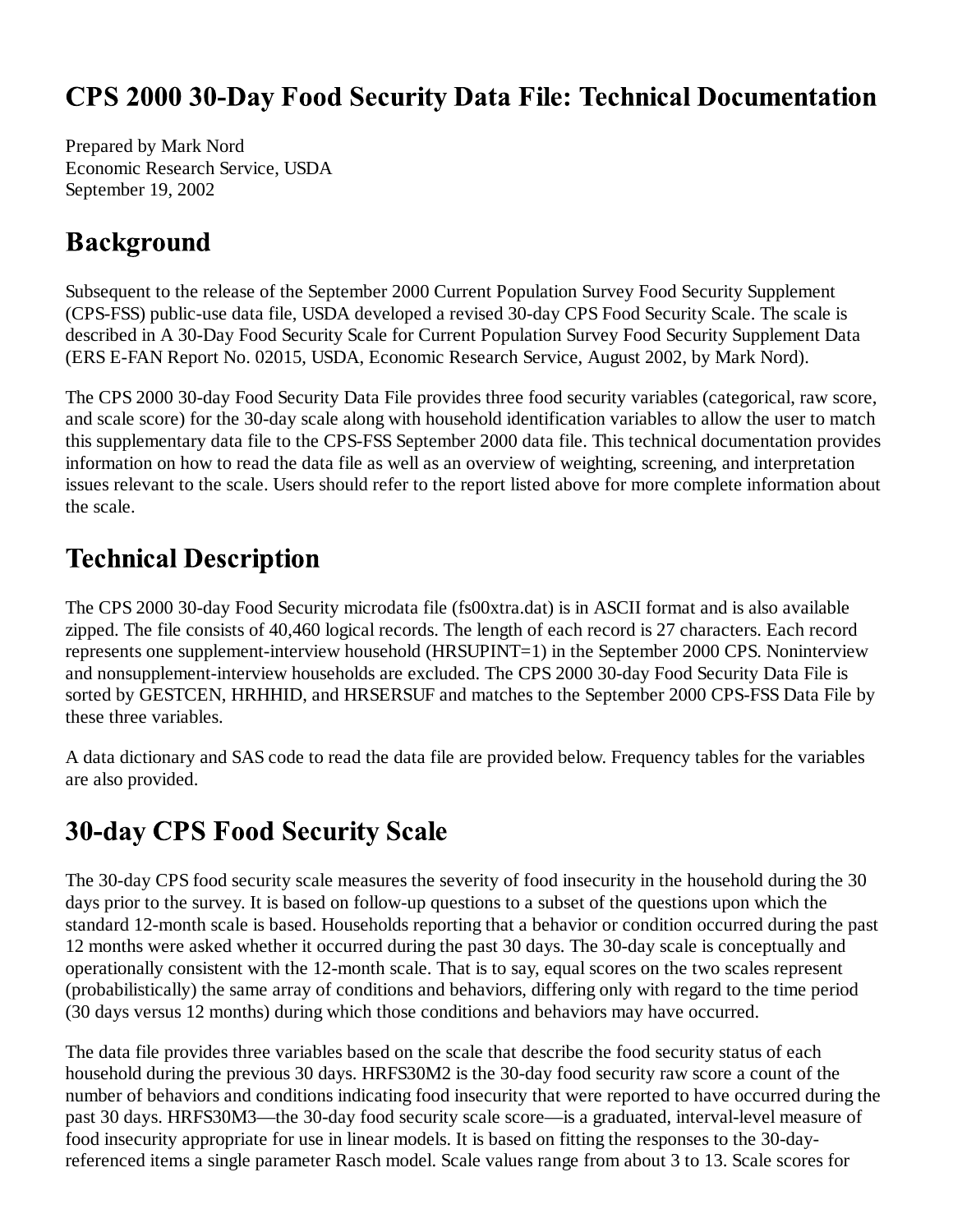households that affirmed no items cannot be calculated within the Rasch model. These households were less food insecure than those that affirmed one item, but their level of food security or food insecurity is not known and may vary from household to household. These households are assigned a scale score of 6 to remind users that they require special handling in analyses that assume linearity of the scale scores. HRFS30M1 is a categorical variable based on the scale score (or raw score plus presence or absence of children in the household), that classifies households as to food security status during the month prior to the survey

The 30-day scale does not measure the less severe range of food insecurity measured by the 12-month scale because six of the less severe questions in the 12-month scale (3 for households without children) lack 30-day followup questions and therefore have no counterpart in the 30-day scale. As a result, the lowest threshold that can be identified by the 30-day scale is substantially more severe than the food-insecure threshold. It is appropriate to consider households that affirmed one or two items in the 30-day scale to be food insecure without hunger. However, it is not appropriate to describe all households with raw scores of zero as food secure. Some of these households were, in fact, food insecure during the 30-day period, but are not identified as food insecure by this scale. The lower threshold (one or more affirmatives) may be useful for both analytic and monitoring purposes, but appropriate language should be used to describe the ranges of severity below and above that threshold so that the meaning of the threshold is not confused with that of the food-insecure threshold on the 12-month scale.

No adjustment has been made for screening differences to make the 2000 30-day food security variables comparable to years prior to 1998 (see technical documentation for the September 2000 CPS-FSS for information about screening differences across the years). The effects of year-to-year screening differences on the measured prevalence of hunger are negligible, and the effects at the lowest severity level measured by the 30-day food security scale are modest. Users who wish to adjust the measure to maximize comparability with statistics from the 1995-97 data can do so using the variable HRFS12CS in the main September 2000 CPS-FSS data file to identify screening status under the "common screen." For households screened out at the preliminary screener (HRFS12CS=1), the 30-day food security raw score should be set to 0, scale score to –6, and food security status to 1. (Exception: missing values should be retained for all households in rotation 8 regardless of screening status.)

Households in rotation 8 (HRMIS=8) do not have valid values on the 30-day food security variables. These households were administered experimental follow-up questions rather than the follow-up questions used to calculate the 30-day scale. The appropriate sampling weights for use with the 30-day food security scale are the Household Supplement Weight (HHSUPWGT) and Person Supplement Weight (PWSUPWGT). These weights can be used as is to calculate percentages or to weight regression analyses. To estimate absolute numbers of households in categories specified by 30-day food security variables, the weights must be adjusted to account for the loss of about 1/8 of the sample. The appropriate multipliers are:

- 106,360,800 / 93,006,330 for HHSUPWGT (the weighted number of households in rotations 1-8 divided by the weighted number of households in rotations 1-7)
- 274,538,500 / 240,112,400 for PWSUPWGT (the weighted number of persons in rotations 1-8 divided by the weighted number of persons in rotations 1-7)

# Data Dictionary: CPS 2000 30-Day Food Security Data File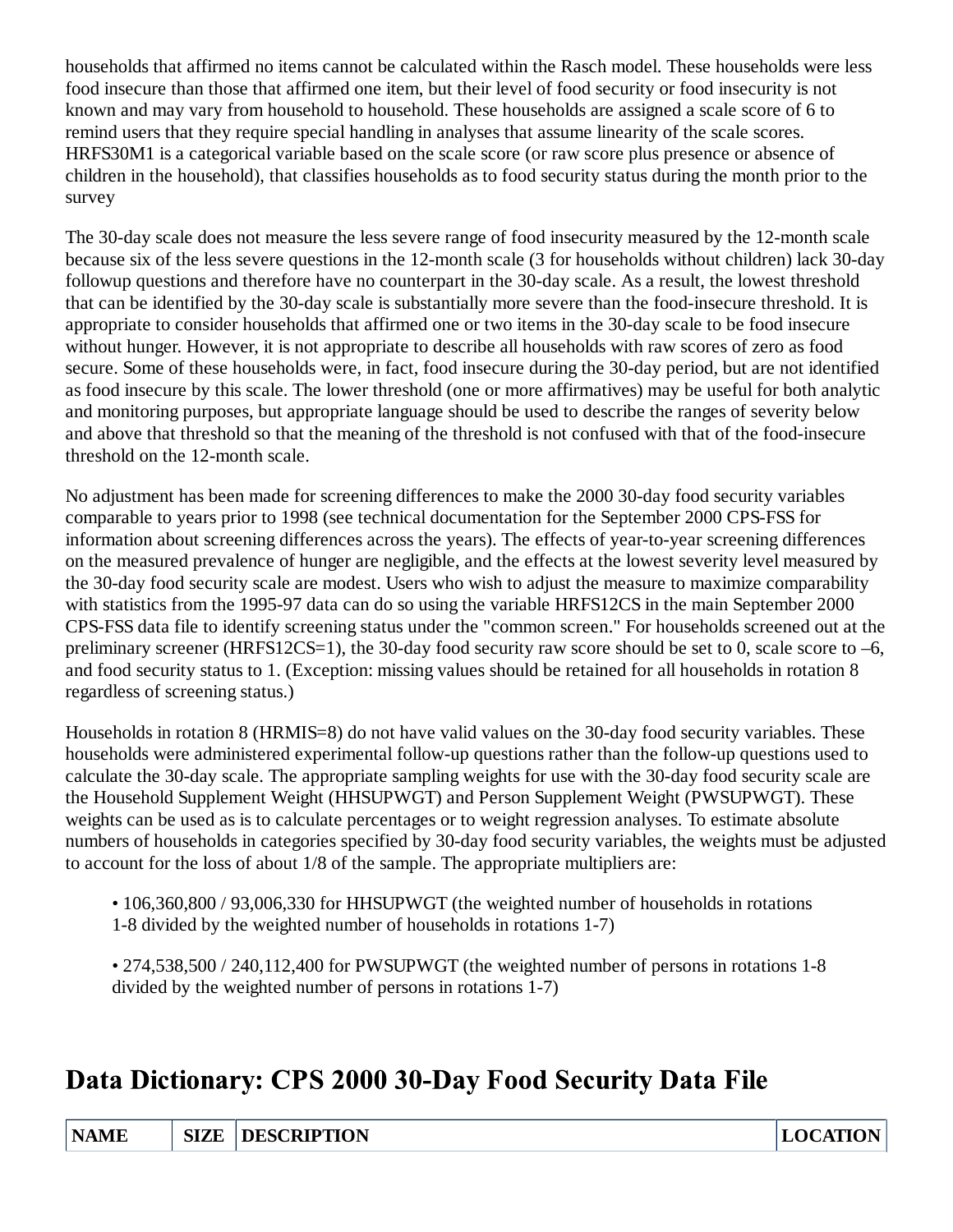| <b>GESTCEN</b>  | $\overline{2}$ | <b>Census State Code</b>                                                                                                                                                                                                                                                                                                                                       | $1-2$                                |
|-----------------|----------------|----------------------------------------------------------------------------------------------------------------------------------------------------------------------------------------------------------------------------------------------------------------------------------------------------------------------------------------------------------------|--------------------------------------|
| <b>HRHHID</b>   | 15             | Household Identifier                                                                                                                                                                                                                                                                                                                                           | $3-17$                               |
| <b>HRSERSUF</b> | $\overline{2}$ | Serial Suffix                                                                                                                                                                                                                                                                                                                                                  | 18-19                                |
| HRFS30M1        | 2              | Summary Food Security Status, 30-Day Recall<br>(Recode of HRFS30M3)<br>EDITED UNIVERSE: HRSUPINT=1 and HRMIS<=7<br><b>VALID ENTRIES:</b><br>1 Food secure or low-severity level of food insecurity<br>2 Food insecure without hunger<br>3 Food insecure with hunger<br>-9 No response<br>-1 Not in universe                                                    | $20 - 21$                            |
| HRFS30M2        | $\overline{2}$ | Food Security Raw Score, 30-Day Recall<br>EDITED UNIVERSE: HRSUPINT=1 and HRMIS<=7<br><b>VALID ENTRIES:</b><br>0 No affirmative responses or did not pass initial screen<br>1-12 Number of affirmative responses to the 12 food<br>security items in the 30-day food security scale<br>-9 No response<br>-1 Not in universe                                    | $22 - 23$                            |
| HRFS30M3        | $\overline{4}$ | Food Security Rasch Scale Score, 30-Day Recall<br>EDITED UNIVERSE: HRSUPINT=1 and HRMIS<=7<br><b>VALID ENTRIES:</b><br>4.90:12.49 Rasch scale score assigned to household (based on raw<br>score, HRFS12M2 and presence or absence of children in the<br>household)<br>-6 Raw score=0; no scale score assigned<br>No Response<br>-9<br>Not in universe<br>$-1$ | $24 - 27$<br>(2 implied<br>decimals) |

# SAS Code to Read CPS 2000 30-Day Food Security Scale ASCII Data File

data temp; \*modify data file name to suit your conventions; infile 'd:\fs00xtra.dat' lrecl=27; \*modify to actual path on your computer;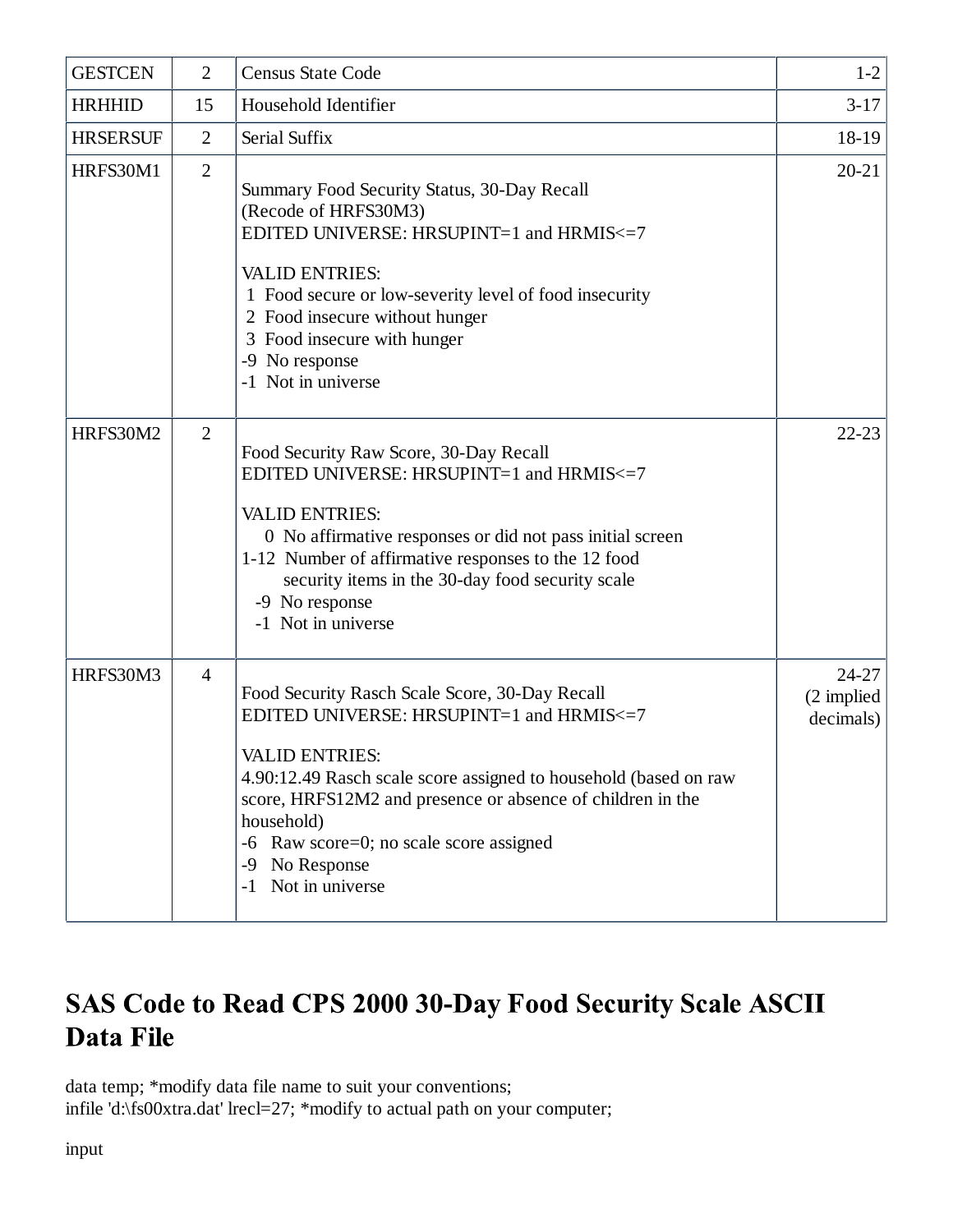@1 gestcen 2. @3 hrhhid \$ 15. @18 hrsersuf \$ 2. @20 hrfs30m1 2. @22 hrfs30m2 2. @24 hrfs30m3 4.; \*restore 2 decimal places to scale variable; if hrfs30m3 gt 0 then hrfs30m3=hrfs30m3/100; run;

\*file contains 40,460 records, one for each supplement-interview household in the September 2000 CPS Food Security Supplement data file;

\*file is sorted by gestcen, hrhhid, hrsersuf and matches to the September 2000 CPS Food Security Supplement data file by these variables;

#### Frequencies of CPS 2000 30-Day Food Security Variables

| hrfs30m1         | Frequency      | Percent | Cumulative | Cumulative |
|------------------|----------------|---------|------------|------------|
|                  |                |         | frequency  | percent    |
| $-9$             | 117            | 0.29    | 117        | 0.29       |
| $-1$             | 5300           | 13.10   | 5417       | 13.39      |
| $\mathbf{1}$     | 33652          | 83.17   | 39069      | 96.56      |
| $\frac{2}{3}$    | 595            | 1.47    | 39664      | 98.03      |
|                  | 796            | 1.97    | 40460      | 100.00     |
|                  |                |         | Cumulative | Cumulative |
| hrfs30m2         | Frequency      | Percent | frequency  | percent    |
| $-9$             | 117            | 0.29    | 117        | 0.29       |
| $-1$             | 5300           | 13.10   | 5417       | 13.39      |
| $\boldsymbol{0}$ | 33652          | 83.17   | 39069      | 96.56      |
|                  |                | 0.69    |            |            |
| $\mathbf{1}$     | 278            |         | 39347      | 97.25      |
| $\overline{2}$   | 317            | 0.78    | 39664      | 98.03      |
| 3                | 289            | 0.71    | 39953      | 98.75      |
| $\overline{4}$   | 207            | 0.51    | 40160      | 99.26      |
| 5                | 126            | 0.31    | 40286      | 99.57      |
| 6                | 74             | 0.18    | 40360      | 99.75      |
| $\boldsymbol{7}$ | 64             | 0.16    | 40424      | 99.91      |
| 8                | 15             | 0.04    | 40439      | 99.95      |
| 9                | 11             | 0.03    | 40450      | 99.98      |
| 10               | $\overline{2}$ | 0.00    | 40452      | 99.98      |
| 11               | $\overline{4}$ | 0.01    | 40456      | 99.99      |
| 12               | $\overline{4}$ | 0.01    | 40460      | 100.00     |
|                  |                |         |            |            |

HH in supp (from ascii file with decimals restored), unweighted

| hrfs30m3 |           |         | Cumulative | Cumulative |
|----------|-----------|---------|------------|------------|
|          | Frequency | Percent | frequency  | percent    |